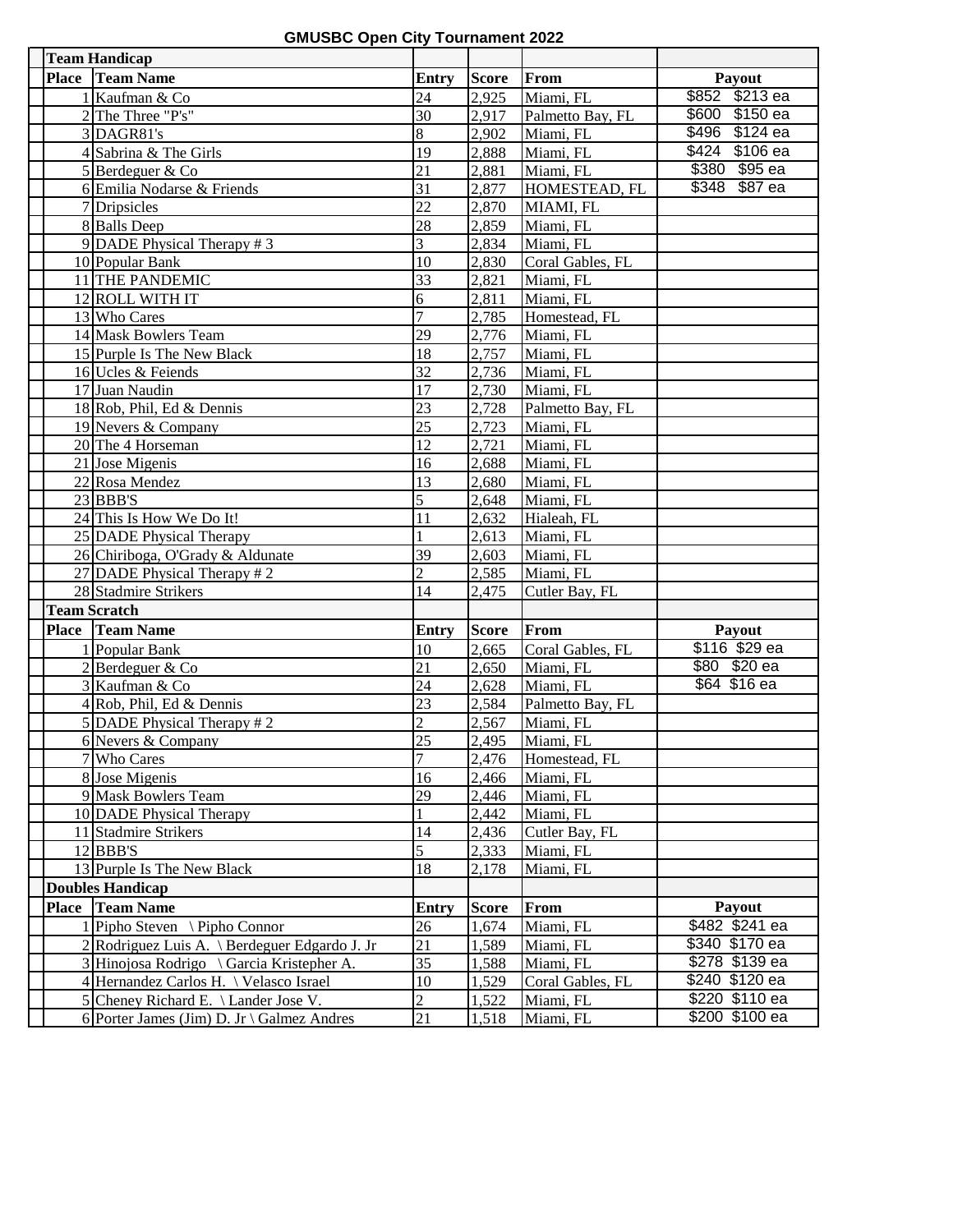| \$172 \$86 ea<br>8 Toffoli Ryan C. \ Morales Albert Jr<br>1,496<br>Miami, FL<br>\$160 \$80 ea<br>32<br>9 Jimenez Rick D. Jr \ Ucles Daniel A.<br>1,494<br>Miami, FL<br>\$150 \$75 ea<br>12<br>1,492<br>Miami, FL<br>10 Panetta Edward V. \ Reina Nathanael<br>\$146 \$73 ea<br>6<br>1,488<br>11 Diaz Marilyn J. \ Garcia Michael W.<br>Miami, FL<br>\$140 \$70 ea<br>29<br>1,487<br>12 Ossorio Jorge H. \ Ramirez Jose R. Jr<br>Miami, FL<br>18<br>1,479<br>13 Alvarez Adriana \ Dube Graciela C.<br>Miami, FL<br>31<br>14 Nodarse Emilia L. \ Robbins Destiny M.<br>1,470<br>HOMESTEAD, FL<br>27<br>15 Nevers Joe S. \ Stadmire Robert C.<br>1,467<br>Miami, FL<br>16 Aldunate Fabrizio \ Chiriboga Eileen C.<br>39<br>1,465<br>Miami, FL<br>3<br>1,462<br>17 Best Robert H. \ Poirrier Camila<br>Miami, FL<br>4<br>18 Escobar Cristian R. \ Best Christopher S.<br>1,455<br>Miami, FL<br>18 DeCicco Kevin A. \ Herradon Julian Jr<br>10<br>1,455<br>Coral Gables, FL<br>22<br>20 Delgado Danny A. \ Garcia Eric D.<br>1,451<br>MIAMI, FL<br>17<br>21 Naudin Juan D. \ Tobis Larry J.<br>1,444<br>Miami, FL<br>37<br>22 Aponte Hector \ Roque Ernest V.<br>1,443<br>Miami, FL<br>24<br>23 Hough Brian \ Kaufman Joshua M.<br>1,434<br>Miami, FL<br>34<br>1,431<br>24 Suarez Kevin \ Wyss Tom A.<br>Palmetto Bay, FL<br>13<br>25 Mendez Rosa M. \Falcon Reynol<br>1,430<br>Miami, FL<br>26 Poirrier Camila \ Best Christopher S.<br>1,428<br>Miami, FL<br>38<br>27 Mack Chaz B. \ Urdanivia Michael G.<br>1,427<br>Homestead, FL<br>1,422<br>28 Cockfield Sherry K. \ Graham Caitlin C.<br>7<br>Homestead, FL<br>8<br>29 Garden Angelina V. \ Mariscal Luis<br>1,419<br>Miami, FL<br>19<br>30 Binegar Sabrina N. \ Poirrier Camila<br>1,418<br>Miami, FL<br>3<br>1,417<br>31 Best-Rodriguez Susan \ Rodriguez Roger A.<br>Miami, FL<br>18<br>1,414<br>Miami, FL<br>32 Sanella Mariela M. \ Medina Rosa M.<br>6<br>1,410<br>33 Diaz Emerio Sr \ Diaz Emerio Jr<br>Miami, FL<br>29<br>34 Dube Graciela C. \Tijero Carlos J.<br>1,406<br>Miami, FL<br>32<br>1,398<br>35 Sabater Chris \ Gebhart Mason J.<br>Miami, FL<br>17<br>1,395<br>36 Gomez Victor \ Bryant James<br>Miami, FL<br>9<br>1,392<br>37 Gant Norman D. \ Gant Patrick R.<br>Miami, FL<br>20<br>1,383<br>38 Conyers Courtney \ Lett Zachary I.<br>Miami, FL<br>39<br>1,382<br>39 O'Grady Ted F. \ Chiriboga Ivo R.<br>Miami, FL<br>7<br>39 Cockfield Henry J. \ Chockla Mitchell S.<br>1,382<br>Homestead, FL<br>33<br>1,377<br>41 Wyss Tom A. $\operatorname{\mathsf{Fern}}\nolimits$ Armando<br>Miami, FL<br>42 Hevia Jordan C. \ Hevia John A.<br>33<br>1,370<br>Miami, FL<br>43 Lamarche Luis C. \ Cheney Richard E.<br>14<br>1,368<br>Cutler Bay, FL<br>44 Gomez Mireya I. \ Dube Graciela C.<br>19<br>1,363<br>Miami, FL<br>28<br>45 Perez Melissa \ Guadalupe Fernando A.<br>1,360<br>Miami, FL<br>13<br>46 Cardoso Marcel \ Alayo Yeiriobis<br>1,359<br>Miami, FL<br>47 Kizer Emil \ Migenis Jose E.<br>16<br>1,335<br>Miami, FL<br>8<br>47 Mariscal Nelson C. III \ Mariscal Nelson A.<br>1,335<br>Miami, FL<br>5<br>49 Binegar Sabrina N. \ Chiriboga Eileen C.<br>1,316<br>Miami, FL<br>28<br>1,315<br>50 Regalado Jasmin \ Jaen Tiffany<br>Miami, FL<br>23<br>51 Casarino Philip J. Sr \ Koconis Edward J.<br>1,305<br>Palmetto Bay, FL<br>52 Rosales Julio \ Ginsberg Arnold R.<br>36<br>1,295<br>Miami, FL<br>$\overline{c}$<br>53 Best Christopher S. \ Szymanski Christopher<br>1,286<br>Miami, FL<br>24<br>1,269<br>54 Johnson Carl E. Jr \ Johnson James T.<br>Miami, FL<br>12<br>55 Ledesma Dennis M. \ Garcia Guillermo M.<br>Miami, FL<br>1,265<br>11<br>56 Gomez Mireya I. \ Ossorio Jorge H.<br>1,257<br>Hialeah, FL<br>25<br>57 Nevers Shane \ Guadalupe Fernando A.<br>1,256<br>Miami, FL | 7 Quintana Juan C. \ Litwin George J.    | 15 | 1,499 | Miami, FL | \$184 \$92 ea |
|--------------------------------------------------------------------------------------------------------------------------------------------------------------------------------------------------------------------------------------------------------------------------------------------------------------------------------------------------------------------------------------------------------------------------------------------------------------------------------------------------------------------------------------------------------------------------------------------------------------------------------------------------------------------------------------------------------------------------------------------------------------------------------------------------------------------------------------------------------------------------------------------------------------------------------------------------------------------------------------------------------------------------------------------------------------------------------------------------------------------------------------------------------------------------------------------------------------------------------------------------------------------------------------------------------------------------------------------------------------------------------------------------------------------------------------------------------------------------------------------------------------------------------------------------------------------------------------------------------------------------------------------------------------------------------------------------------------------------------------------------------------------------------------------------------------------------------------------------------------------------------------------------------------------------------------------------------------------------------------------------------------------------------------------------------------------------------------------------------------------------------------------------------------------------------------------------------------------------------------------------------------------------------------------------------------------------------------------------------------------------------------------------------------------------------------------------------------------------------------------------------------------------------------------------------------------------------------------------------------------------------------------------------------------------------------------------------------------------------------------------------------------------------------------------------------------------------------------------------------------------------------------------------------------------------------------------------------------------------------------------------------------------------------------------------------------------------------------------------------------------------------------------------------------------------------------------------------------------------------------------------------------------------------------------------------------------------------------------------------------------------------------------------------------------------------------------------------------------------------------------------------------------------------------------------------------------------------------------------------------------------------------------------------------------------------------------------------------------------------------------------------------------------|------------------------------------------|----|-------|-----------|---------------|
|                                                                                                                                                                                                                                                                                                                                                                                                                                                                                                                                                                                                                                                                                                                                                                                                                                                                                                                                                                                                                                                                                                                                                                                                                                                                                                                                                                                                                                                                                                                                                                                                                                                                                                                                                                                                                                                                                                                                                                                                                                                                                                                                                                                                                                                                                                                                                                                                                                                                                                                                                                                                                                                                                                                                                                                                                                                                                                                                                                                                                                                                                                                                                                                                                                                                                                                                                                                                                                                                                                                                                                                                                                                                                                                                                                                |                                          |    |       |           |               |
|                                                                                                                                                                                                                                                                                                                                                                                                                                                                                                                                                                                                                                                                                                                                                                                                                                                                                                                                                                                                                                                                                                                                                                                                                                                                                                                                                                                                                                                                                                                                                                                                                                                                                                                                                                                                                                                                                                                                                                                                                                                                                                                                                                                                                                                                                                                                                                                                                                                                                                                                                                                                                                                                                                                                                                                                                                                                                                                                                                                                                                                                                                                                                                                                                                                                                                                                                                                                                                                                                                                                                                                                                                                                                                                                                                                |                                          |    |       |           |               |
|                                                                                                                                                                                                                                                                                                                                                                                                                                                                                                                                                                                                                                                                                                                                                                                                                                                                                                                                                                                                                                                                                                                                                                                                                                                                                                                                                                                                                                                                                                                                                                                                                                                                                                                                                                                                                                                                                                                                                                                                                                                                                                                                                                                                                                                                                                                                                                                                                                                                                                                                                                                                                                                                                                                                                                                                                                                                                                                                                                                                                                                                                                                                                                                                                                                                                                                                                                                                                                                                                                                                                                                                                                                                                                                                                                                |                                          |    |       |           |               |
|                                                                                                                                                                                                                                                                                                                                                                                                                                                                                                                                                                                                                                                                                                                                                                                                                                                                                                                                                                                                                                                                                                                                                                                                                                                                                                                                                                                                                                                                                                                                                                                                                                                                                                                                                                                                                                                                                                                                                                                                                                                                                                                                                                                                                                                                                                                                                                                                                                                                                                                                                                                                                                                                                                                                                                                                                                                                                                                                                                                                                                                                                                                                                                                                                                                                                                                                                                                                                                                                                                                                                                                                                                                                                                                                                                                |                                          |    |       |           |               |
|                                                                                                                                                                                                                                                                                                                                                                                                                                                                                                                                                                                                                                                                                                                                                                                                                                                                                                                                                                                                                                                                                                                                                                                                                                                                                                                                                                                                                                                                                                                                                                                                                                                                                                                                                                                                                                                                                                                                                                                                                                                                                                                                                                                                                                                                                                                                                                                                                                                                                                                                                                                                                                                                                                                                                                                                                                                                                                                                                                                                                                                                                                                                                                                                                                                                                                                                                                                                                                                                                                                                                                                                                                                                                                                                                                                |                                          |    |       |           |               |
|                                                                                                                                                                                                                                                                                                                                                                                                                                                                                                                                                                                                                                                                                                                                                                                                                                                                                                                                                                                                                                                                                                                                                                                                                                                                                                                                                                                                                                                                                                                                                                                                                                                                                                                                                                                                                                                                                                                                                                                                                                                                                                                                                                                                                                                                                                                                                                                                                                                                                                                                                                                                                                                                                                                                                                                                                                                                                                                                                                                                                                                                                                                                                                                                                                                                                                                                                                                                                                                                                                                                                                                                                                                                                                                                                                                |                                          |    |       |           |               |
|                                                                                                                                                                                                                                                                                                                                                                                                                                                                                                                                                                                                                                                                                                                                                                                                                                                                                                                                                                                                                                                                                                                                                                                                                                                                                                                                                                                                                                                                                                                                                                                                                                                                                                                                                                                                                                                                                                                                                                                                                                                                                                                                                                                                                                                                                                                                                                                                                                                                                                                                                                                                                                                                                                                                                                                                                                                                                                                                                                                                                                                                                                                                                                                                                                                                                                                                                                                                                                                                                                                                                                                                                                                                                                                                                                                |                                          |    |       |           |               |
|                                                                                                                                                                                                                                                                                                                                                                                                                                                                                                                                                                                                                                                                                                                                                                                                                                                                                                                                                                                                                                                                                                                                                                                                                                                                                                                                                                                                                                                                                                                                                                                                                                                                                                                                                                                                                                                                                                                                                                                                                                                                                                                                                                                                                                                                                                                                                                                                                                                                                                                                                                                                                                                                                                                                                                                                                                                                                                                                                                                                                                                                                                                                                                                                                                                                                                                                                                                                                                                                                                                                                                                                                                                                                                                                                                                |                                          |    |       |           |               |
|                                                                                                                                                                                                                                                                                                                                                                                                                                                                                                                                                                                                                                                                                                                                                                                                                                                                                                                                                                                                                                                                                                                                                                                                                                                                                                                                                                                                                                                                                                                                                                                                                                                                                                                                                                                                                                                                                                                                                                                                                                                                                                                                                                                                                                                                                                                                                                                                                                                                                                                                                                                                                                                                                                                                                                                                                                                                                                                                                                                                                                                                                                                                                                                                                                                                                                                                                                                                                                                                                                                                                                                                                                                                                                                                                                                |                                          |    |       |           |               |
|                                                                                                                                                                                                                                                                                                                                                                                                                                                                                                                                                                                                                                                                                                                                                                                                                                                                                                                                                                                                                                                                                                                                                                                                                                                                                                                                                                                                                                                                                                                                                                                                                                                                                                                                                                                                                                                                                                                                                                                                                                                                                                                                                                                                                                                                                                                                                                                                                                                                                                                                                                                                                                                                                                                                                                                                                                                                                                                                                                                                                                                                                                                                                                                                                                                                                                                                                                                                                                                                                                                                                                                                                                                                                                                                                                                |                                          |    |       |           |               |
|                                                                                                                                                                                                                                                                                                                                                                                                                                                                                                                                                                                                                                                                                                                                                                                                                                                                                                                                                                                                                                                                                                                                                                                                                                                                                                                                                                                                                                                                                                                                                                                                                                                                                                                                                                                                                                                                                                                                                                                                                                                                                                                                                                                                                                                                                                                                                                                                                                                                                                                                                                                                                                                                                                                                                                                                                                                                                                                                                                                                                                                                                                                                                                                                                                                                                                                                                                                                                                                                                                                                                                                                                                                                                                                                                                                |                                          |    |       |           |               |
|                                                                                                                                                                                                                                                                                                                                                                                                                                                                                                                                                                                                                                                                                                                                                                                                                                                                                                                                                                                                                                                                                                                                                                                                                                                                                                                                                                                                                                                                                                                                                                                                                                                                                                                                                                                                                                                                                                                                                                                                                                                                                                                                                                                                                                                                                                                                                                                                                                                                                                                                                                                                                                                                                                                                                                                                                                                                                                                                                                                                                                                                                                                                                                                                                                                                                                                                                                                                                                                                                                                                                                                                                                                                                                                                                                                |                                          |    |       |           |               |
|                                                                                                                                                                                                                                                                                                                                                                                                                                                                                                                                                                                                                                                                                                                                                                                                                                                                                                                                                                                                                                                                                                                                                                                                                                                                                                                                                                                                                                                                                                                                                                                                                                                                                                                                                                                                                                                                                                                                                                                                                                                                                                                                                                                                                                                                                                                                                                                                                                                                                                                                                                                                                                                                                                                                                                                                                                                                                                                                                                                                                                                                                                                                                                                                                                                                                                                                                                                                                                                                                                                                                                                                                                                                                                                                                                                |                                          |    |       |           |               |
|                                                                                                                                                                                                                                                                                                                                                                                                                                                                                                                                                                                                                                                                                                                                                                                                                                                                                                                                                                                                                                                                                                                                                                                                                                                                                                                                                                                                                                                                                                                                                                                                                                                                                                                                                                                                                                                                                                                                                                                                                                                                                                                                                                                                                                                                                                                                                                                                                                                                                                                                                                                                                                                                                                                                                                                                                                                                                                                                                                                                                                                                                                                                                                                                                                                                                                                                                                                                                                                                                                                                                                                                                                                                                                                                                                                |                                          |    |       |           |               |
|                                                                                                                                                                                                                                                                                                                                                                                                                                                                                                                                                                                                                                                                                                                                                                                                                                                                                                                                                                                                                                                                                                                                                                                                                                                                                                                                                                                                                                                                                                                                                                                                                                                                                                                                                                                                                                                                                                                                                                                                                                                                                                                                                                                                                                                                                                                                                                                                                                                                                                                                                                                                                                                                                                                                                                                                                                                                                                                                                                                                                                                                                                                                                                                                                                                                                                                                                                                                                                                                                                                                                                                                                                                                                                                                                                                |                                          |    |       |           |               |
|                                                                                                                                                                                                                                                                                                                                                                                                                                                                                                                                                                                                                                                                                                                                                                                                                                                                                                                                                                                                                                                                                                                                                                                                                                                                                                                                                                                                                                                                                                                                                                                                                                                                                                                                                                                                                                                                                                                                                                                                                                                                                                                                                                                                                                                                                                                                                                                                                                                                                                                                                                                                                                                                                                                                                                                                                                                                                                                                                                                                                                                                                                                                                                                                                                                                                                                                                                                                                                                                                                                                                                                                                                                                                                                                                                                |                                          |    |       |           |               |
|                                                                                                                                                                                                                                                                                                                                                                                                                                                                                                                                                                                                                                                                                                                                                                                                                                                                                                                                                                                                                                                                                                                                                                                                                                                                                                                                                                                                                                                                                                                                                                                                                                                                                                                                                                                                                                                                                                                                                                                                                                                                                                                                                                                                                                                                                                                                                                                                                                                                                                                                                                                                                                                                                                                                                                                                                                                                                                                                                                                                                                                                                                                                                                                                                                                                                                                                                                                                                                                                                                                                                                                                                                                                                                                                                                                |                                          |    |       |           |               |
|                                                                                                                                                                                                                                                                                                                                                                                                                                                                                                                                                                                                                                                                                                                                                                                                                                                                                                                                                                                                                                                                                                                                                                                                                                                                                                                                                                                                                                                                                                                                                                                                                                                                                                                                                                                                                                                                                                                                                                                                                                                                                                                                                                                                                                                                                                                                                                                                                                                                                                                                                                                                                                                                                                                                                                                                                                                                                                                                                                                                                                                                                                                                                                                                                                                                                                                                                                                                                                                                                                                                                                                                                                                                                                                                                                                |                                          |    |       |           |               |
|                                                                                                                                                                                                                                                                                                                                                                                                                                                                                                                                                                                                                                                                                                                                                                                                                                                                                                                                                                                                                                                                                                                                                                                                                                                                                                                                                                                                                                                                                                                                                                                                                                                                                                                                                                                                                                                                                                                                                                                                                                                                                                                                                                                                                                                                                                                                                                                                                                                                                                                                                                                                                                                                                                                                                                                                                                                                                                                                                                                                                                                                                                                                                                                                                                                                                                                                                                                                                                                                                                                                                                                                                                                                                                                                                                                |                                          |    |       |           |               |
|                                                                                                                                                                                                                                                                                                                                                                                                                                                                                                                                                                                                                                                                                                                                                                                                                                                                                                                                                                                                                                                                                                                                                                                                                                                                                                                                                                                                                                                                                                                                                                                                                                                                                                                                                                                                                                                                                                                                                                                                                                                                                                                                                                                                                                                                                                                                                                                                                                                                                                                                                                                                                                                                                                                                                                                                                                                                                                                                                                                                                                                                                                                                                                                                                                                                                                                                                                                                                                                                                                                                                                                                                                                                                                                                                                                |                                          |    |       |           |               |
|                                                                                                                                                                                                                                                                                                                                                                                                                                                                                                                                                                                                                                                                                                                                                                                                                                                                                                                                                                                                                                                                                                                                                                                                                                                                                                                                                                                                                                                                                                                                                                                                                                                                                                                                                                                                                                                                                                                                                                                                                                                                                                                                                                                                                                                                                                                                                                                                                                                                                                                                                                                                                                                                                                                                                                                                                                                                                                                                                                                                                                                                                                                                                                                                                                                                                                                                                                                                                                                                                                                                                                                                                                                                                                                                                                                |                                          |    |       |           |               |
|                                                                                                                                                                                                                                                                                                                                                                                                                                                                                                                                                                                                                                                                                                                                                                                                                                                                                                                                                                                                                                                                                                                                                                                                                                                                                                                                                                                                                                                                                                                                                                                                                                                                                                                                                                                                                                                                                                                                                                                                                                                                                                                                                                                                                                                                                                                                                                                                                                                                                                                                                                                                                                                                                                                                                                                                                                                                                                                                                                                                                                                                                                                                                                                                                                                                                                                                                                                                                                                                                                                                                                                                                                                                                                                                                                                |                                          |    |       |           |               |
|                                                                                                                                                                                                                                                                                                                                                                                                                                                                                                                                                                                                                                                                                                                                                                                                                                                                                                                                                                                                                                                                                                                                                                                                                                                                                                                                                                                                                                                                                                                                                                                                                                                                                                                                                                                                                                                                                                                                                                                                                                                                                                                                                                                                                                                                                                                                                                                                                                                                                                                                                                                                                                                                                                                                                                                                                                                                                                                                                                                                                                                                                                                                                                                                                                                                                                                                                                                                                                                                                                                                                                                                                                                                                                                                                                                |                                          |    |       |           |               |
|                                                                                                                                                                                                                                                                                                                                                                                                                                                                                                                                                                                                                                                                                                                                                                                                                                                                                                                                                                                                                                                                                                                                                                                                                                                                                                                                                                                                                                                                                                                                                                                                                                                                                                                                                                                                                                                                                                                                                                                                                                                                                                                                                                                                                                                                                                                                                                                                                                                                                                                                                                                                                                                                                                                                                                                                                                                                                                                                                                                                                                                                                                                                                                                                                                                                                                                                                                                                                                                                                                                                                                                                                                                                                                                                                                                |                                          |    |       |           |               |
|                                                                                                                                                                                                                                                                                                                                                                                                                                                                                                                                                                                                                                                                                                                                                                                                                                                                                                                                                                                                                                                                                                                                                                                                                                                                                                                                                                                                                                                                                                                                                                                                                                                                                                                                                                                                                                                                                                                                                                                                                                                                                                                                                                                                                                                                                                                                                                                                                                                                                                                                                                                                                                                                                                                                                                                                                                                                                                                                                                                                                                                                                                                                                                                                                                                                                                                                                                                                                                                                                                                                                                                                                                                                                                                                                                                |                                          |    |       |           |               |
|                                                                                                                                                                                                                                                                                                                                                                                                                                                                                                                                                                                                                                                                                                                                                                                                                                                                                                                                                                                                                                                                                                                                                                                                                                                                                                                                                                                                                                                                                                                                                                                                                                                                                                                                                                                                                                                                                                                                                                                                                                                                                                                                                                                                                                                                                                                                                                                                                                                                                                                                                                                                                                                                                                                                                                                                                                                                                                                                                                                                                                                                                                                                                                                                                                                                                                                                                                                                                                                                                                                                                                                                                                                                                                                                                                                |                                          |    |       |           |               |
|                                                                                                                                                                                                                                                                                                                                                                                                                                                                                                                                                                                                                                                                                                                                                                                                                                                                                                                                                                                                                                                                                                                                                                                                                                                                                                                                                                                                                                                                                                                                                                                                                                                                                                                                                                                                                                                                                                                                                                                                                                                                                                                                                                                                                                                                                                                                                                                                                                                                                                                                                                                                                                                                                                                                                                                                                                                                                                                                                                                                                                                                                                                                                                                                                                                                                                                                                                                                                                                                                                                                                                                                                                                                                                                                                                                |                                          |    |       |           |               |
|                                                                                                                                                                                                                                                                                                                                                                                                                                                                                                                                                                                                                                                                                                                                                                                                                                                                                                                                                                                                                                                                                                                                                                                                                                                                                                                                                                                                                                                                                                                                                                                                                                                                                                                                                                                                                                                                                                                                                                                                                                                                                                                                                                                                                                                                                                                                                                                                                                                                                                                                                                                                                                                                                                                                                                                                                                                                                                                                                                                                                                                                                                                                                                                                                                                                                                                                                                                                                                                                                                                                                                                                                                                                                                                                                                                |                                          |    |       |           |               |
|                                                                                                                                                                                                                                                                                                                                                                                                                                                                                                                                                                                                                                                                                                                                                                                                                                                                                                                                                                                                                                                                                                                                                                                                                                                                                                                                                                                                                                                                                                                                                                                                                                                                                                                                                                                                                                                                                                                                                                                                                                                                                                                                                                                                                                                                                                                                                                                                                                                                                                                                                                                                                                                                                                                                                                                                                                                                                                                                                                                                                                                                                                                                                                                                                                                                                                                                                                                                                                                                                                                                                                                                                                                                                                                                                                                |                                          |    |       |           |               |
|                                                                                                                                                                                                                                                                                                                                                                                                                                                                                                                                                                                                                                                                                                                                                                                                                                                                                                                                                                                                                                                                                                                                                                                                                                                                                                                                                                                                                                                                                                                                                                                                                                                                                                                                                                                                                                                                                                                                                                                                                                                                                                                                                                                                                                                                                                                                                                                                                                                                                                                                                                                                                                                                                                                                                                                                                                                                                                                                                                                                                                                                                                                                                                                                                                                                                                                                                                                                                                                                                                                                                                                                                                                                                                                                                                                |                                          |    |       |           |               |
|                                                                                                                                                                                                                                                                                                                                                                                                                                                                                                                                                                                                                                                                                                                                                                                                                                                                                                                                                                                                                                                                                                                                                                                                                                                                                                                                                                                                                                                                                                                                                                                                                                                                                                                                                                                                                                                                                                                                                                                                                                                                                                                                                                                                                                                                                                                                                                                                                                                                                                                                                                                                                                                                                                                                                                                                                                                                                                                                                                                                                                                                                                                                                                                                                                                                                                                                                                                                                                                                                                                                                                                                                                                                                                                                                                                |                                          |    |       |           |               |
|                                                                                                                                                                                                                                                                                                                                                                                                                                                                                                                                                                                                                                                                                                                                                                                                                                                                                                                                                                                                                                                                                                                                                                                                                                                                                                                                                                                                                                                                                                                                                                                                                                                                                                                                                                                                                                                                                                                                                                                                                                                                                                                                                                                                                                                                                                                                                                                                                                                                                                                                                                                                                                                                                                                                                                                                                                                                                                                                                                                                                                                                                                                                                                                                                                                                                                                                                                                                                                                                                                                                                                                                                                                                                                                                                                                |                                          |    |       |           |               |
|                                                                                                                                                                                                                                                                                                                                                                                                                                                                                                                                                                                                                                                                                                                                                                                                                                                                                                                                                                                                                                                                                                                                                                                                                                                                                                                                                                                                                                                                                                                                                                                                                                                                                                                                                                                                                                                                                                                                                                                                                                                                                                                                                                                                                                                                                                                                                                                                                                                                                                                                                                                                                                                                                                                                                                                                                                                                                                                                                                                                                                                                                                                                                                                                                                                                                                                                                                                                                                                                                                                                                                                                                                                                                                                                                                                |                                          |    |       |           |               |
|                                                                                                                                                                                                                                                                                                                                                                                                                                                                                                                                                                                                                                                                                                                                                                                                                                                                                                                                                                                                                                                                                                                                                                                                                                                                                                                                                                                                                                                                                                                                                                                                                                                                                                                                                                                                                                                                                                                                                                                                                                                                                                                                                                                                                                                                                                                                                                                                                                                                                                                                                                                                                                                                                                                                                                                                                                                                                                                                                                                                                                                                                                                                                                                                                                                                                                                                                                                                                                                                                                                                                                                                                                                                                                                                                                                |                                          |    |       |           |               |
|                                                                                                                                                                                                                                                                                                                                                                                                                                                                                                                                                                                                                                                                                                                                                                                                                                                                                                                                                                                                                                                                                                                                                                                                                                                                                                                                                                                                                                                                                                                                                                                                                                                                                                                                                                                                                                                                                                                                                                                                                                                                                                                                                                                                                                                                                                                                                                                                                                                                                                                                                                                                                                                                                                                                                                                                                                                                                                                                                                                                                                                                                                                                                                                                                                                                                                                                                                                                                                                                                                                                                                                                                                                                                                                                                                                |                                          |    |       |           |               |
|                                                                                                                                                                                                                                                                                                                                                                                                                                                                                                                                                                                                                                                                                                                                                                                                                                                                                                                                                                                                                                                                                                                                                                                                                                                                                                                                                                                                                                                                                                                                                                                                                                                                                                                                                                                                                                                                                                                                                                                                                                                                                                                                                                                                                                                                                                                                                                                                                                                                                                                                                                                                                                                                                                                                                                                                                                                                                                                                                                                                                                                                                                                                                                                                                                                                                                                                                                                                                                                                                                                                                                                                                                                                                                                                                                                |                                          |    |       |           |               |
|                                                                                                                                                                                                                                                                                                                                                                                                                                                                                                                                                                                                                                                                                                                                                                                                                                                                                                                                                                                                                                                                                                                                                                                                                                                                                                                                                                                                                                                                                                                                                                                                                                                                                                                                                                                                                                                                                                                                                                                                                                                                                                                                                                                                                                                                                                                                                                                                                                                                                                                                                                                                                                                                                                                                                                                                                                                                                                                                                                                                                                                                                                                                                                                                                                                                                                                                                                                                                                                                                                                                                                                                                                                                                                                                                                                |                                          |    |       |           |               |
|                                                                                                                                                                                                                                                                                                                                                                                                                                                                                                                                                                                                                                                                                                                                                                                                                                                                                                                                                                                                                                                                                                                                                                                                                                                                                                                                                                                                                                                                                                                                                                                                                                                                                                                                                                                                                                                                                                                                                                                                                                                                                                                                                                                                                                                                                                                                                                                                                                                                                                                                                                                                                                                                                                                                                                                                                                                                                                                                                                                                                                                                                                                                                                                                                                                                                                                                                                                                                                                                                                                                                                                                                                                                                                                                                                                |                                          |    |       |           |               |
|                                                                                                                                                                                                                                                                                                                                                                                                                                                                                                                                                                                                                                                                                                                                                                                                                                                                                                                                                                                                                                                                                                                                                                                                                                                                                                                                                                                                                                                                                                                                                                                                                                                                                                                                                                                                                                                                                                                                                                                                                                                                                                                                                                                                                                                                                                                                                                                                                                                                                                                                                                                                                                                                                                                                                                                                                                                                                                                                                                                                                                                                                                                                                                                                                                                                                                                                                                                                                                                                                                                                                                                                                                                                                                                                                                                |                                          |    |       |           |               |
|                                                                                                                                                                                                                                                                                                                                                                                                                                                                                                                                                                                                                                                                                                                                                                                                                                                                                                                                                                                                                                                                                                                                                                                                                                                                                                                                                                                                                                                                                                                                                                                                                                                                                                                                                                                                                                                                                                                                                                                                                                                                                                                                                                                                                                                                                                                                                                                                                                                                                                                                                                                                                                                                                                                                                                                                                                                                                                                                                                                                                                                                                                                                                                                                                                                                                                                                                                                                                                                                                                                                                                                                                                                                                                                                                                                |                                          |    |       |           |               |
|                                                                                                                                                                                                                                                                                                                                                                                                                                                                                                                                                                                                                                                                                                                                                                                                                                                                                                                                                                                                                                                                                                                                                                                                                                                                                                                                                                                                                                                                                                                                                                                                                                                                                                                                                                                                                                                                                                                                                                                                                                                                                                                                                                                                                                                                                                                                                                                                                                                                                                                                                                                                                                                                                                                                                                                                                                                                                                                                                                                                                                                                                                                                                                                                                                                                                                                                                                                                                                                                                                                                                                                                                                                                                                                                                                                |                                          |    |       |           |               |
|                                                                                                                                                                                                                                                                                                                                                                                                                                                                                                                                                                                                                                                                                                                                                                                                                                                                                                                                                                                                                                                                                                                                                                                                                                                                                                                                                                                                                                                                                                                                                                                                                                                                                                                                                                                                                                                                                                                                                                                                                                                                                                                                                                                                                                                                                                                                                                                                                                                                                                                                                                                                                                                                                                                                                                                                                                                                                                                                                                                                                                                                                                                                                                                                                                                                                                                                                                                                                                                                                                                                                                                                                                                                                                                                                                                |                                          |    |       |           |               |
|                                                                                                                                                                                                                                                                                                                                                                                                                                                                                                                                                                                                                                                                                                                                                                                                                                                                                                                                                                                                                                                                                                                                                                                                                                                                                                                                                                                                                                                                                                                                                                                                                                                                                                                                                                                                                                                                                                                                                                                                                                                                                                                                                                                                                                                                                                                                                                                                                                                                                                                                                                                                                                                                                                                                                                                                                                                                                                                                                                                                                                                                                                                                                                                                                                                                                                                                                                                                                                                                                                                                                                                                                                                                                                                                                                                |                                          |    |       |           |               |
|                                                                                                                                                                                                                                                                                                                                                                                                                                                                                                                                                                                                                                                                                                                                                                                                                                                                                                                                                                                                                                                                                                                                                                                                                                                                                                                                                                                                                                                                                                                                                                                                                                                                                                                                                                                                                                                                                                                                                                                                                                                                                                                                                                                                                                                                                                                                                                                                                                                                                                                                                                                                                                                                                                                                                                                                                                                                                                                                                                                                                                                                                                                                                                                                                                                                                                                                                                                                                                                                                                                                                                                                                                                                                                                                                                                |                                          |    |       |           |               |
|                                                                                                                                                                                                                                                                                                                                                                                                                                                                                                                                                                                                                                                                                                                                                                                                                                                                                                                                                                                                                                                                                                                                                                                                                                                                                                                                                                                                                                                                                                                                                                                                                                                                                                                                                                                                                                                                                                                                                                                                                                                                                                                                                                                                                                                                                                                                                                                                                                                                                                                                                                                                                                                                                                                                                                                                                                                                                                                                                                                                                                                                                                                                                                                                                                                                                                                                                                                                                                                                                                                                                                                                                                                                                                                                                                                |                                          |    |       |           |               |
|                                                                                                                                                                                                                                                                                                                                                                                                                                                                                                                                                                                                                                                                                                                                                                                                                                                                                                                                                                                                                                                                                                                                                                                                                                                                                                                                                                                                                                                                                                                                                                                                                                                                                                                                                                                                                                                                                                                                                                                                                                                                                                                                                                                                                                                                                                                                                                                                                                                                                                                                                                                                                                                                                                                                                                                                                                                                                                                                                                                                                                                                                                                                                                                                                                                                                                                                                                                                                                                                                                                                                                                                                                                                                                                                                                                |                                          |    |       |           |               |
|                                                                                                                                                                                                                                                                                                                                                                                                                                                                                                                                                                                                                                                                                                                                                                                                                                                                                                                                                                                                                                                                                                                                                                                                                                                                                                                                                                                                                                                                                                                                                                                                                                                                                                                                                                                                                                                                                                                                                                                                                                                                                                                                                                                                                                                                                                                                                                                                                                                                                                                                                                                                                                                                                                                                                                                                                                                                                                                                                                                                                                                                                                                                                                                                                                                                                                                                                                                                                                                                                                                                                                                                                                                                                                                                                                                |                                          |    |       |           |               |
|                                                                                                                                                                                                                                                                                                                                                                                                                                                                                                                                                                                                                                                                                                                                                                                                                                                                                                                                                                                                                                                                                                                                                                                                                                                                                                                                                                                                                                                                                                                                                                                                                                                                                                                                                                                                                                                                                                                                                                                                                                                                                                                                                                                                                                                                                                                                                                                                                                                                                                                                                                                                                                                                                                                                                                                                                                                                                                                                                                                                                                                                                                                                                                                                                                                                                                                                                                                                                                                                                                                                                                                                                                                                                                                                                                                |                                          |    |       |           |               |
|                                                                                                                                                                                                                                                                                                                                                                                                                                                                                                                                                                                                                                                                                                                                                                                                                                                                                                                                                                                                                                                                                                                                                                                                                                                                                                                                                                                                                                                                                                                                                                                                                                                                                                                                                                                                                                                                                                                                                                                                                                                                                                                                                                                                                                                                                                                                                                                                                                                                                                                                                                                                                                                                                                                                                                                                                                                                                                                                                                                                                                                                                                                                                                                                                                                                                                                                                                                                                                                                                                                                                                                                                                                                                                                                                                                |                                          |    |       |           |               |
|                                                                                                                                                                                                                                                                                                                                                                                                                                                                                                                                                                                                                                                                                                                                                                                                                                                                                                                                                                                                                                                                                                                                                                                                                                                                                                                                                                                                                                                                                                                                                                                                                                                                                                                                                                                                                                                                                                                                                                                                                                                                                                                                                                                                                                                                                                                                                                                                                                                                                                                                                                                                                                                                                                                                                                                                                                                                                                                                                                                                                                                                                                                                                                                                                                                                                                                                                                                                                                                                                                                                                                                                                                                                                                                                                                                |                                          |    |       |           |               |
|                                                                                                                                                                                                                                                                                                                                                                                                                                                                                                                                                                                                                                                                                                                                                                                                                                                                                                                                                                                                                                                                                                                                                                                                                                                                                                                                                                                                                                                                                                                                                                                                                                                                                                                                                                                                                                                                                                                                                                                                                                                                                                                                                                                                                                                                                                                                                                                                                                                                                                                                                                                                                                                                                                                                                                                                                                                                                                                                                                                                                                                                                                                                                                                                                                                                                                                                                                                                                                                                                                                                                                                                                                                                                                                                                                                | 58 Booher Melissa C. \ Graham Caitlin C. | 5  | 1,255 | Miami, FL |               |
| 59 Caro Carlos J. \ Medina Rolando L. Sr<br>Miami, FL<br>16<br>1,176                                                                                                                                                                                                                                                                                                                                                                                                                                                                                                                                                                                                                                                                                                                                                                                                                                                                                                                                                                                                                                                                                                                                                                                                                                                                                                                                                                                                                                                                                                                                                                                                                                                                                                                                                                                                                                                                                                                                                                                                                                                                                                                                                                                                                                                                                                                                                                                                                                                                                                                                                                                                                                                                                                                                                                                                                                                                                                                                                                                                                                                                                                                                                                                                                                                                                                                                                                                                                                                                                                                                                                                                                                                                                                           |                                          |    |       |           |               |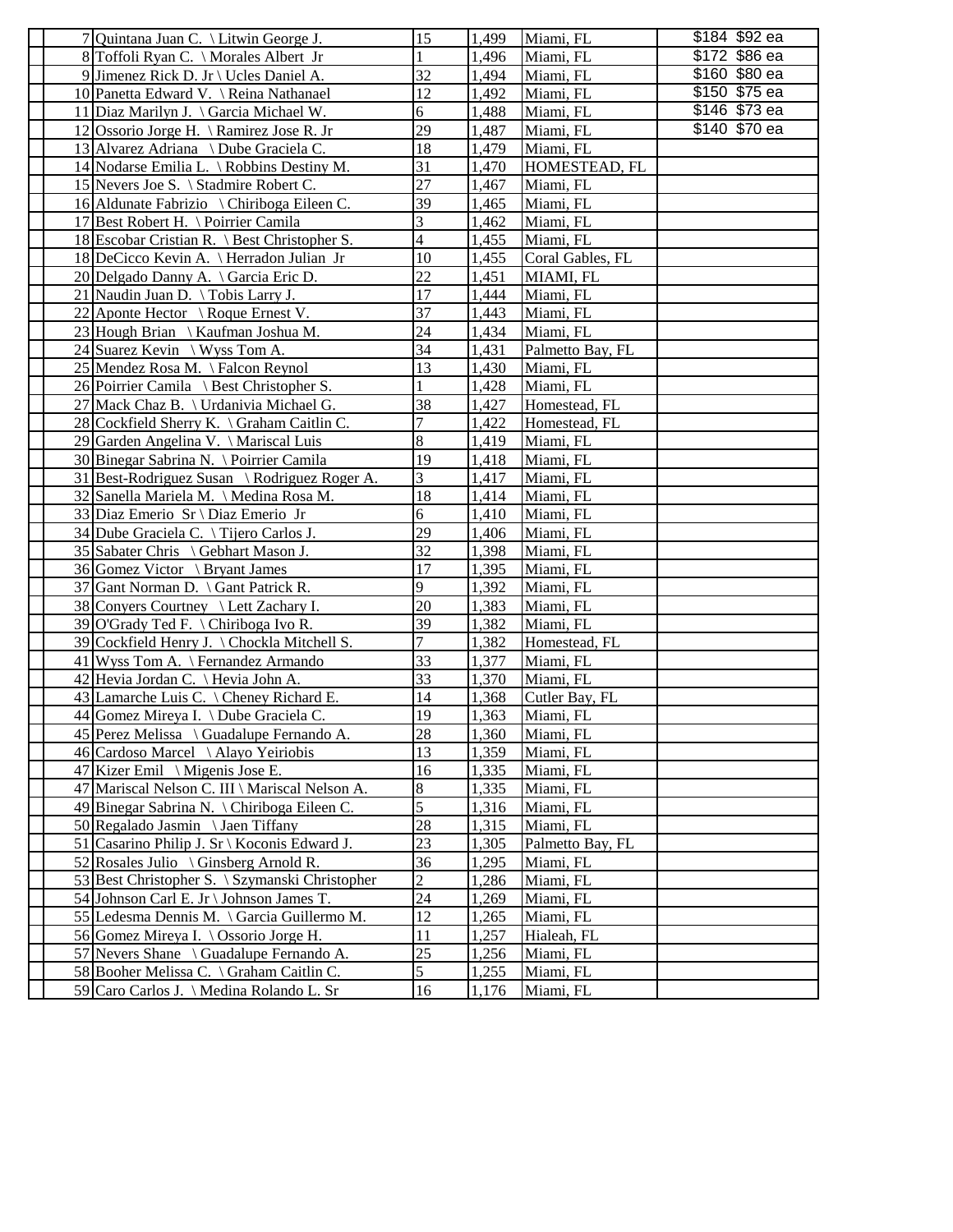| <b>Scratch Doubles</b>                         |                 |              |                        |                      |
|------------------------------------------------|-----------------|--------------|------------------------|----------------------|
| <b>Place Team Name</b>                         | Entry           | <b>Score</b> | From                   | Payout               |
| 1 Rodriguez Luis A. \ Berdeguer Edgardo J. Jr  | 21              | 1,520        | Miami, FL              | \$80 \$40 ea         |
| 2 Cheney Richard E. \ Lander Jose V.           | $\overline{2}$  | 1,519        | Miami, FL              | \$58 \$29 ea         |
| 3 Hernandez Carlos H. \ Velasco Israel         | 10              | 1,466        | Coral Gables, FL       | \$46 \$23 ea         |
| 4 Toffoli Ryan C. \ Morales Albert Jr          | 1               | 1,454        | Miami, FL              | \$40 \$20 ea         |
| $5$ Pipho Steven \ Pipho Connor                | 26              | 1,434        | Miami, FL              | \$36 \$18 ea         |
| 6 Quintana Juan C. \ Litwin George J.          | 15              | 1,430        | Miami, FL              |                      |
| 7 Lamarche Luis C. \ Cheney Richard E.         | 14              | 1,368        | Cutler Bay, FL         |                      |
| 8 Porter James (Jim) D. Jr \ Galmez Andres     | 21              | 1,356        | Miami, FL              |                      |
| 9 DeCicco Kevin A. \ Herradon Julian Jr        | 10              | 1,353        | Coral Gables, FL       |                      |
| 10 Ossorio Jorge H. \Ramirez Jose R. Jr        | 29              | 1,337        | Miami, FL              |                      |
| 11 Jimenez Rick D. Jr \ Ucles Daniel A.        | 32              | 1,308        | Miami, FL              |                      |
| 12 Nevers Joe S. \ Stadmire Robert C.          | $\overline{27}$ | 1,293        | Miami, FL              |                      |
| 13 Perez Melissa \ Guadalupe Fernando A.       | 28              | 1,285        | Miami, FL              |                      |
| 14 Best Christopher S. \ Szymanski Christopher | $\overline{c}$  | 1,283        | Miami, FL              |                      |
| 15 Hough Brian \ Kaufman Joshua M.             | $\overline{24}$ | 1,278        | Miami, FL              |                      |
| 16 Nevers Shane \ Guadalupe Fernando A.        | $\overline{25}$ | 1,244        | Miami, FL              |                      |
| 17 Kizer Emil \ Migenis Jose E.                | 16              | 1,230        | Miami, FL              |                      |
| 18 Booher Melissa C. \ Graham Caitlin C.       | 5               | 1,219        | Miami, FL              |                      |
| 19 Dube Graciela C. \Tijero Carlos J.          | 29              | 1,214        | Miami, FL              |                      |
| 20 Aldunate Fabrizio \ Chiriboga Eileen C.     | 39              | 1,210        | Miami, FL              |                      |
| 21 Casarino Philip J. Sr \ Koconis Edward J.   | 23              | 1,200        | Palmetto Bay, FL       |                      |
| 22 Johnson Carl E. Jr \ Johnson James T.       | 24              | 1,194        | Miami, FL              |                      |
| 23 Alvarez Adriana \ Dube Graciela C.          | 18              | 1,185        | Miami, FL              |                      |
| 24 Gomez Mireya I. \ Dube Graciela C.          | 19              | 1,138        | Miami, FL              |                      |
| 25 Convers Courtney \ Lett Zachary I.          | 20              | 1,131        | Miami, FL              |                      |
| 26 Caro Carlos J. \ Medina Rolando L. Sr       | 16              | 1,059        | Miami, FL              |                      |
| <b>Handicap Singles</b>                        |                 |              |                        |                      |
| Place Team Name                                | Entry           | <b>Score</b> | From                   | Payout               |
| 1 Poirrier Camila                              | 19              | 879          | Miami, FL              | \$286.00             |
| 2 Robbins Destiny M.                           | 31              | 858          | HOMESTEAD, FL          | \$202.00             |
| 3 Sabater Chris                                | 32              | 842          | Miami, FL              | \$165.00             |
| 4 Diaz Emerio Jr                               | 6               | 813          | Miami, FL              | \$143.00             |
| 5 Chockla Mitchell S.                          | 7               | 812          | Homestead, FL          | \$128.00             |
| 6 Ossorio Jorge H.                             | 29              | 796          | Miami, FL              | \$117.00             |
| 7 Reina Nathanael                              | 12              | 792          | Miami, FL              | \$108.00<br>\$101.00 |
| 8 Suarez Kevin                                 | 34              | 785          | Palmetto Bay, FL       | \$95.00              |
| 9 Toffoli Ryan C.                              | 27              | 779          | Miami, FL              | \$90.00              |
| 10 Nevers Joe S.<br>11 Escobar Cristian R.     | 4               | 776<br>773   | Miami, FL<br>Miami, FL | \$86.00              |
| 12 Gomez Mireya I.                             | 19              | 771          | Miami, FL              | \$82.00              |
| 13 Lander Jose V.                              | $\overline{c}$  | 769          | Miami, FL              | \$82.00              |
| 14 Cockfield Henry J.                          | 7               | 765          | Homestead, FL          | \$76.00              |
| 15 Best Robert H.                              | 3               | 764          | Miami, FL              | \$74.00              |
| 16 Roque Ernest V.                             | 37              | 763          | Miami, FL              | \$71.00              |
| 17 Litwin George J.                            | 15              | 755          | Miami, FL              | \$69.00              |
| 18 Pipho Steven                                | 26              | 750          | Miami, FL              | \$67.00              |
| 19 Dube Graciela C.                            | 18              | 749          | Miami, FL              | \$64.00              |
| 19 Conyers Courtney                            | 20              | 749          | Miami, FL              | \$64.00              |
| 21 Garcia Kristepher A.                        | 35              | 741          | Miami, FL              | \$63.00              |
| 22 Hinojosa Rodrigo                            | $\overline{35}$ | 738          | Miami, FL              | \$62.00              |
| 22 Aldunate Fabrizio                           | 39              | 738          | Miami, FL              | \$62.00              |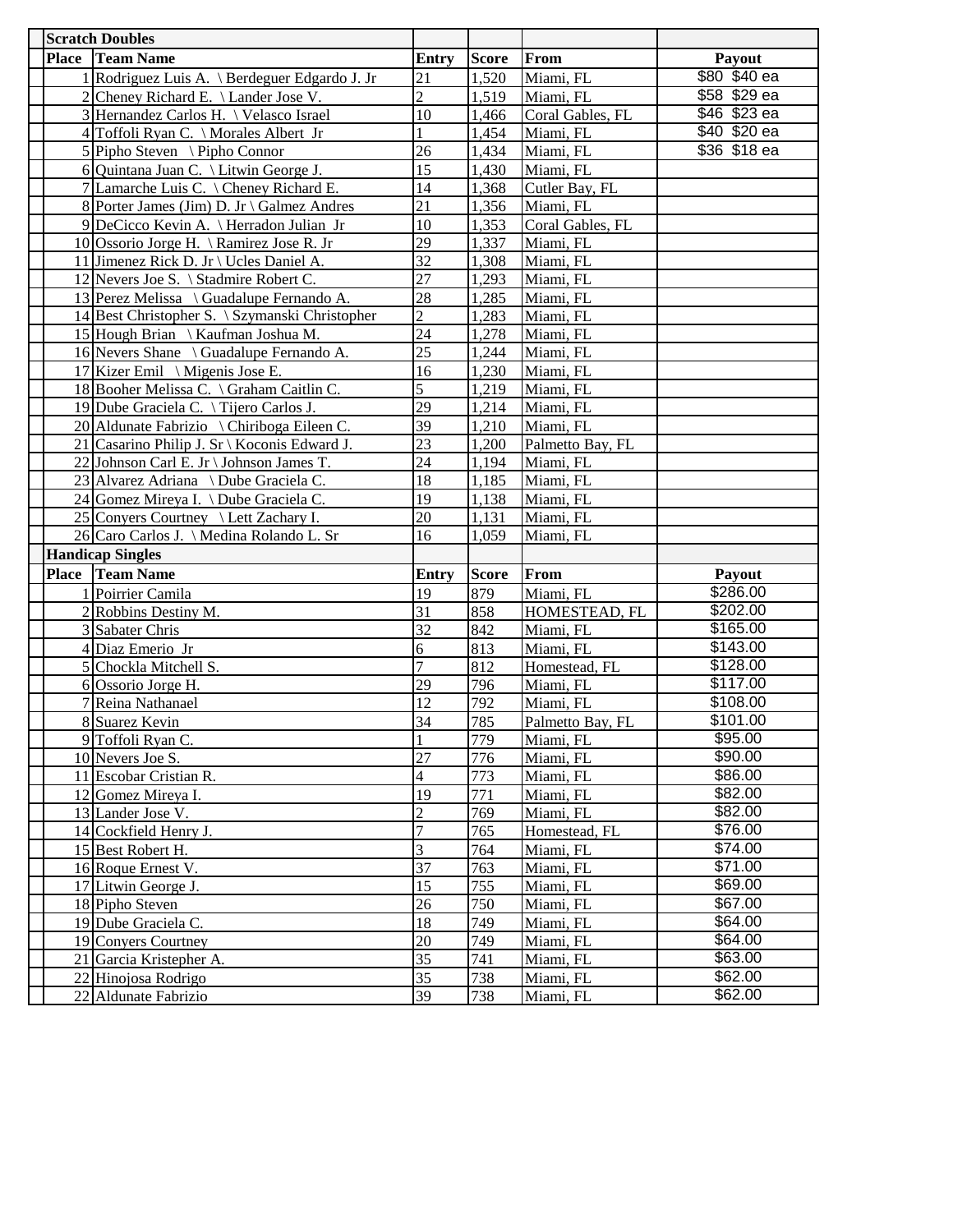| 22 Cheney Richard E.                     | $\overline{c}$ | 738        | Miami, FL                  | \$62.00 |
|------------------------------------------|----------------|------------|----------------------------|---------|
| 25 Diaz Marilyn J.                       | 6              | 735        | Miami, FL                  |         |
| 26 Panetta Edward V.                     | 12             | 731        | Miami, FL                  |         |
| 27 Regalado Jasmin                       | 28             | 729        | Miami, FL                  |         |
| 28 Johnson James T.                      | 24             | 722        | Miami, FL                  |         |
| 29 Lett Zachary I.                       | 20             | 721        | Miami, FL                  |         |
| 29 Alvarez Adriana                       | 18             | 721        | Miami, FL                  |         |
| 31 Mendez Rosa M.                        | 13             | 719        | Miami, FL                  |         |
| 32 Kizer Emil                            | 16             | 717        | Miami, FL                  |         |
| 33 Morales Albert Jr                     |                | 715        | Miami, FL                  |         |
| 34 Nodarse Emilia L.                     | 31             | 714        | HOMESTEAD, FL              |         |
| 35 Gebhart Mason J.                      | 32             | 712        | Miami, FL                  |         |
| 35 Hernandez Carlos H.                   | 10             | 712        | Coral Gables, FL           |         |
| 37 Medina Rosa M.                        | 18             | 711        | Miami, FL                  |         |
| 37 Binegar Sabrina N.                    | 19             | 711        | Miami, FL                  |         |
| 39 Wyss Tom A.                           | 33             | 710        | Miami, FL                  |         |
| 40 Jaen Tiffany                          | 28             | 708        | Miami, FL                  |         |
| 41 Pipho Connor                          | 26             | 707        | Miami, FL                  |         |
| 42 Best Christopher S.                   | $\overline{c}$ | 705        | Miami, FL                  |         |
| 43 Rosales Julio                         | 36             | 704        | Miami, FL                  |         |
| 44 Garcia Guillermo M.                   | 12             | 700        | Miami, FL                  |         |
| 45 Hough Brian                           | 24             | 699        | Miami, FL                  |         |
| 46 Garcia Michael W.                     | 6              | 694        | Miami, FL                  |         |
| 47 Graham Caitlin C.                     | 5              | 690        | Miami, FL                  |         |
| 48 Garcia Eric D.                        | 22             | 688        | MIAMI, FL                  |         |
| 49 Quintana Juan C.                      | 15             | 685        | Miami, FL                  |         |
| 50 Jimenez Rick D. Jr                    | 32             | 684        | Miami, FL                  |         |
| 51 Tobis Larry J.                        | 17             | 682        | Miami, FL                  |         |
| 52 Casarino Philip J. Sr                 | 23             | 681        | Palmetto Bay, FL           |         |
| 53 Medina Rolando L. Sr                  | 16             | 676        | Miami, FL                  |         |
| 53 Gant Patrick R.                       | 9              | 676        | Miami, FL                  |         |
| 55 Rodriguez Roger A.                    | 3              | 675        | Miami, FL                  |         |
| 56 Diaz Emerio Sr                        | 6              | 674        | Miami, FL                  |         |
| 56 Rodriguez Luis A.                     | 21             | 674        | Miami, FL                  |         |
| 58 Lamarche Luis C.                      | 14             | 673        | Cutler Bay, FL             |         |
| 58 Cockfield Sherry K.                   | 7              | 673        | Homestead, FL              |         |
| 60 Garden Angelina V.                    | 8              | 671        | Miami, FL                  |         |
| 60 Guadalupe Fernando A.                 | 28             | 671        | Miami, FL                  |         |
| 62 Migenis Jose E.                       | 16             | 670        | Miami, FL                  |         |
| 63 Chiriboga Eileen C.                   | 5              | 663        | Miami, FL                  |         |
| 63 Stadmire Robert C.                    | 27             | 663        | Miami, FL                  |         |
| 63 O'Grady Ted F.                        | 39             | 663        | Miami, FL                  |         |
| 66 Porter James (Jim) D. Jr              | 21             | 662        | Miami, FL                  |         |
| 67 Fernandez Armando                     | 33             | 661        | Miami, FL                  |         |
| 67 Urdanivia Michael G.                  | 38             | 661        | Homestead, FL              |         |
| 69 Aponte Hector                         | 37             | 655        | Miami, FL                  |         |
| 69 Koconis Edward J.                     | 23             | 655        | Palmetto Bay, FL           |         |
| 71 Alayo Yeiriobis                       | 13             | 653        | Miami, FL                  |         |
| 72 Chiriboga Ivo R.                      | 39             | 650        | Miami, FL                  |         |
| 73 Ledesma Dennis M.                     | 12             | 647        | Miami, FL                  |         |
| 74 Velasco Israel                        | 10<br>21       | 640<br>640 | Coral Gables, FL           |         |
| 74 Galmez Andres                         | 38             | 640        | Miami, FL                  |         |
| 74 Mack Chaz B.<br>77 Ginsberg Arnold R. | 36             | 637        | Homestead, FL<br>Miami, FL |         |
| 78 Ucles Daniel A.                       | 32             | 636        | Miami, FL                  |         |
| 79 Tijero Carlos J.                      | 29             | 635        | Miami, FL                  |         |
|                                          |                |            |                            |         |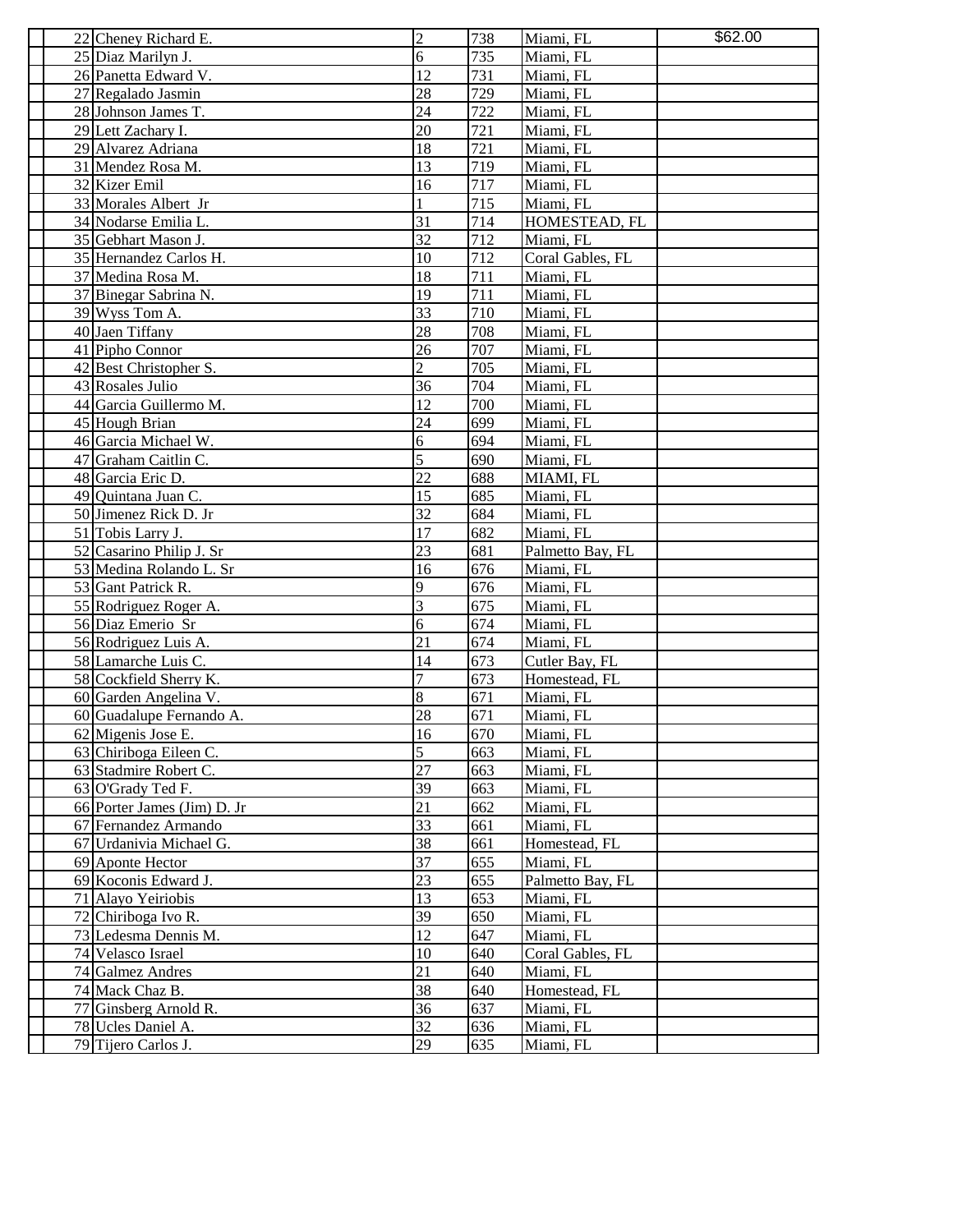| 80 Kaufman Joshua M.        | 24             | 633          | Miami, FL        |         |
|-----------------------------|----------------|--------------|------------------|---------|
| 80 Gant Norman D.           | 9              | 633          | Miami, FL        |         |
| 82 DeCicco Kevin A.         | 10             | 630          | Coral Gables, FL |         |
| 83 Sanella Mariela M.       | 18             | 629          | Miami, FL        |         |
| 84 Herradon Julian Jr       | 10             | 626          | Coral Gables, FL |         |
| 85 Gomez Victor             | 17             | 624          | Miami, FL        |         |
| 85 Bryant James             | 17             | 624          | Miami, FL        |         |
| 87 Falcon Reynol            | 13             | 622          | Miami, FL        |         |
| 88 Johnson Carl E. Jr       | 24             | 621          | Miami, FL        |         |
| 89 Perez Melissa            | 28             | 619          | Miami, FL        |         |
| 90 Nevers Shane             | 25             | 617          | Miami, FL        |         |
| 91 Mariscal Nelson A.       | 8              | 613          | Miami, FL        |         |
| 92 Mariscal Luis            | 8              | 612          | Miami, FL        |         |
| 93 Caro Carlos J.           | 16             | 609          | Miami, FL        |         |
| 94 Naudin Juan D.           | 17             | 607          | Miami, FL        |         |
| 94 Szymanski Christopher A. | $\overline{c}$ | 607          | Miami, FL        |         |
| 96 Best-Rodriguez Susan     | 3              | 602          | Miami, FL        |         |
| 97 Cardoso Marcel           | 13             | 589          | Miami, FL        |         |
| 98 Booher Melissa C.        | 5              | 554          | Miami, FL        |         |
| 99 Ramirez Jose R. Jr       | 29             | 543          | Miami, FL        |         |
| 100 Mariscal Nelson C. III  | 8              | 474          | Miami, FL        |         |
| <b>Scratch Singles</b>      |                |              |                  |         |
| Place Team Name             |                |              |                  | Payout  |
|                             | Entry          | <b>Score</b> | From             | \$50.00 |
| 1 Lander Jose V.            | 2              | 766          | Miami, FL        |         |
| 2 Toffoli Ryan C.           |                | 749          | Miami, FL        | \$35.00 |
| 3 Cheney Richard E.         | $\overline{2}$ | 738          | Miami, FL        | \$30.00 |
| 4 Litwin George J.          | 15             | 737          | Miami, FL        | \$26.00 |
| 5 Morales Albert Jr         |                | 703          | Miami, FL        | \$22.00 |
| 6 Best Christopher S.       | $\overline{2}$ | 702          | Miami, FL        | \$20.00 |
| 7 Cockfield Henry J.        | 7              | 693          | Homestead, FL    | \$19.00 |
| 8 Johnson James T.          | 24             | 686          | Miami, FL        | \$17.00 |
| 9 Kizer Emil                | 16             | 681          | Miami, FL        | \$16.00 |
| 10 Guadalupe Fernando A.    | 28             | 671          | Miami, FL        |         |
| 11 Dube Graciela C.         | 18             | 668          | Miami, FL        |         |
| 12 Hernandez Carlos H.      | 10             | 664          | Coral Gables, FL |         |
| 13 Rodriguez Luis A.        | 21             | 644          | Miami, FL        |         |
| 14 Nevers Joe S.            | 27             | 635          | Miami, FL        |         |
| 15 Koconis Edward J.        | 23             | 634          | Palmetto Bay, FL |         |
| 15 Quintana Juan C.         | 15             | 634          | Miami, FL        |         |
| 17 Pipho Connor             | 26             | 632          | Miami, FL        |         |
| 18 Stadmire Robert C.       | 27             | 630          | Miami, FL        |         |
| 19 Gomez Mireya I.          | 19             | 627          | Miami, FL        |         |
| 20 Velasco Israel           | 10             | 625          | Coral Gables, FL |         |
| 21 Convers Courtney         | 20             | 614          | Miami, FL        |         |
| 22 Hough Brian              | 24             | 609          | Miami, FL        |         |
| 23 Szymanski Christopher A. | $\overline{c}$ | 607          | Miami, FL        |         |
| 24 Nevers Shane             | 25             | 605          | Miami, FL        |         |
| 25 Cockfield Sherry K.      | 7              | 604          | Homestead, FL    |         |
| 25 Lett Zachary I.          | 20             | 604          | Miami, FL        |         |
| 27 Medina Rolando L. Sr     | 16             | 601          | Miami, FL        |         |
| 27 Migenis Jose E.          | 16             | 601          | Miami, FL        |         |
| 29 Casarino Philip J. Sr    | 23             | 597          | Palmetto Bay, FL |         |
| 30 Johnson Carl E. Jr       | 24             | 582          | Miami, FL        |         |
| 30 Jimenez Rick D. Jr       | 32             | 582          | Miami, FL        |         |
|                             |                |              |                  |         |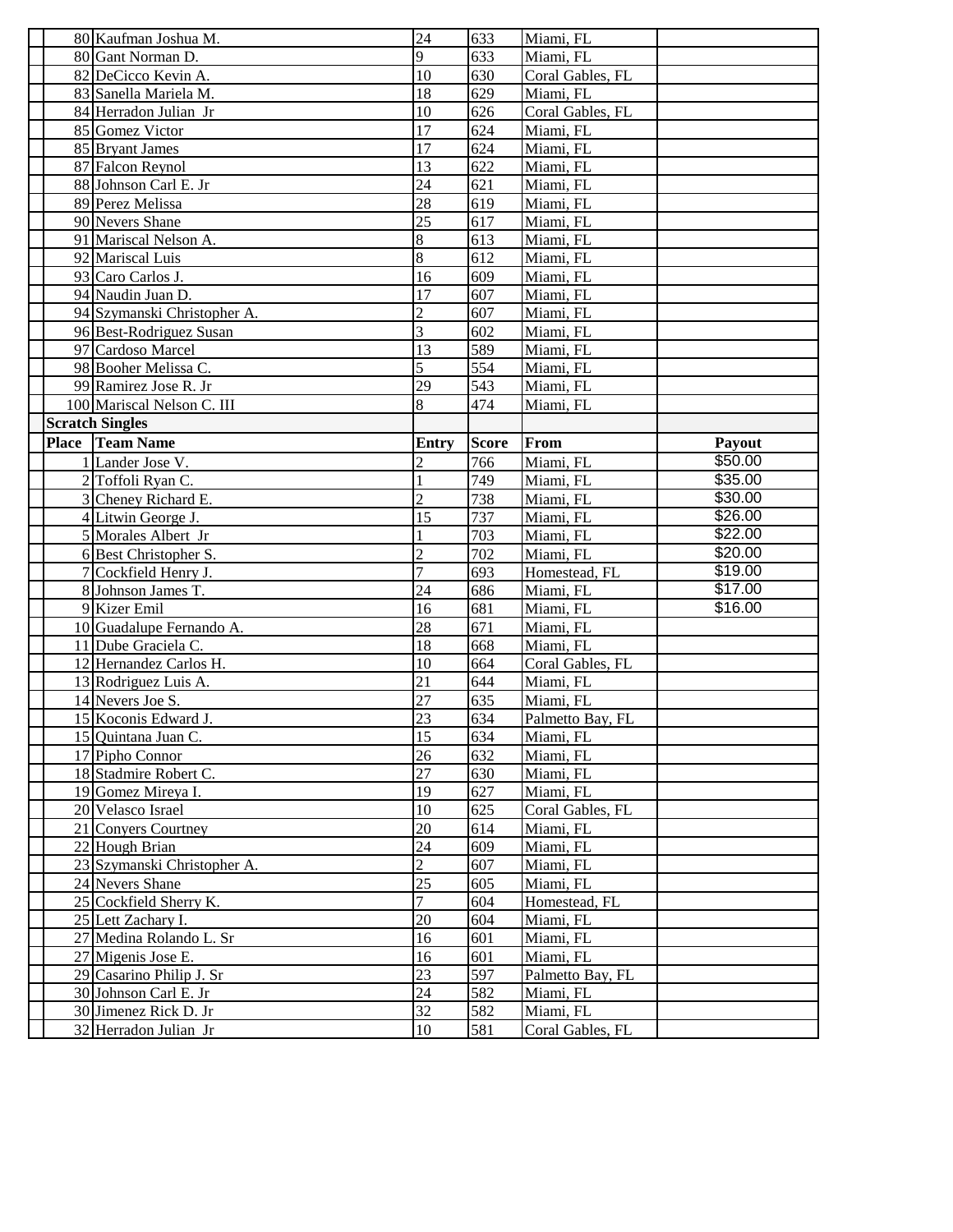| 33 DeCicco Kevin A.         | 10             | 573          | Coral Gables, FL |                 |
|-----------------------------|----------------|--------------|------------------|-----------------|
| 34 Caro Carlos J.           | 16             | 567          | Miami, FL        |                 |
| 34 Kaufman Joshua M.        | 24             | 567          | Miami, FL        |                 |
| 36 Galmez Andres            | 21             | 562          | Miami, FL        |                 |
| 37 Booher Melissa C.        | 5              | 554          | Miami, FL        |                 |
| 38 Ucles Daniel A.          | 32             | 552          | Miami, FL        |                 |
| 39 Perez Melissa            | 28             | 544          | Miami, FL        |                 |
| 40 Tijero Carlos J.         | 29             | 524          | Miami, FL        |                 |
| 41 Ramirez Jose R. Jr       | 29             | 480          | Miami, FL        |                 |
| <b>All Events Handicap</b>  |                |              |                  |                 |
| <b>Place Team Name</b>      | Entry          | <b>Score</b> | From             | Payout          |
| 1 Toffoli Ryan C.           |                | 2,403        | Miami, FL        | \$100.00        |
| 2 Robbins Destiny M.        | 31             | 2,399        | HOMESTEAD, FL    | \$71.00         |
| 3 Hernandez Carlos H.       | 10             | 2,357        | Coral Gables, FL | \$58.00         |
| 4 Chockla Mitchell S.       | 7              | 2,328        | Homestead, FL    | \$50.00         |
| 5 Nevers Joe S.             | 27             | 2,308        | Miami, FL        | \$45.00         |
| 6 Rodriguez Luis A.         | 21             | 2,268        | Miami, FL        | \$41.00         |
| 7 Diaz Emerio Jr            | 6              | 2,265        | Miami, FL        | \$38.00         |
| 8 Sabater Chris             | 32             | 2,254        | Miami, FL        | \$35.00         |
| 9 Pipho Connor              | 26             | 2,252        | Miami, FL        | \$33.00         |
| 10 Nodarse Emilia L.        | 31             | 2,229        | HOMESTEAD, FL    | \$32.00         |
| 11 Best Robert H.           | 3              | 2,217        | Miami, FL        | \$31.00         |
| 12 Alvarez Adriana          | 18             | 2,204        | Miami, FL        | \$30.00         |
| 13 Panetta Edward V.        | 12             | 2.199        | Miami, FL        | \$28.00         |
| 14 Mariscal Luis            | 8              | 2,198        | Miami, FL        | \$27.00         |
| 15 Galmez Andres            | 21             | 2,190        | Miami, FL        | \$26.00         |
| 16 Poirrier Camila          |                | 2,180        | Miami, FL        | $\sqrt{$25.00}$ |
| 16 Cheney Richard E.        | $\overline{c}$ | 2,180        | Miami, FL        | \$25.00         |
| 18 Tobis Larry J.           | 17             | 2,176        | Miami, FL        |                 |
| 19 Ossorio Jorge H.         | 11             | 2,170        | Hialeah, FL      |                 |
| 20 Tijero Carlos J.         | 29             | 2,160        | Miami, FL        |                 |
| 21 Reina Nathanael          | 12             | 2,155        | Miami, FL        |                 |
| 22 Garcia Michael W.        | 6              | 2,148        | Miami, FL        |                 |
| 22 Diaz Marilyn J.          | 6              | 2,148        | Miami, FL        |                 |
| 24 Rodriguez Roger A.       | 3              | 2,145        | Miami, FL        |                 |
| 25 Dube Graciela C.         | 18             | 2,130        | Miami, FL        |                 |
| 26 Wyss Tom A.              | 33             | 2,126        | Miami, FL        |                 |
| 27 Cockfield Henry J.       | 7              | 2,116        | Homestead, FL    |                 |
| 28 Ucles Daniel A.          | 32             | 2,097        | Miami, FL        |                 |
| 29 Medina Rosa M.           | 18             | 2,096        | Miami, FL        |                 |
| 30 Jimenez Rick D. Jr       | 32             | 2,092        | Miami, FL        |                 |
| 31 Bryant James             | 17             | 2,085        | Miami, FL        |                 |
| 32 Quintana Juan C.         | 15             | 2,082        | Miami, FL        |                 |
| 33 Chiriboga Ivo R.         | 39             | 2,080        | Miami, FL        |                 |
| 34 Medina Rolando L. Sr     | 16             | 2,077        | Miami, FL        |                 |
| 35 Porter James (Jim) D. Jr | 21             | 2,076        | Miami, FL        |                 |
| 36 Garden Angelina V.       | 8              | 2,075        | Miami, FL        |                 |
| 37 Casarino Philip J. Sr    | 23             | 2,065        | Palmetto Bay, FL |                 |
| 38 Diaz Emerio Sr           | 6              | 2,064        | Miami, FL        |                 |
| 39 Mendez Rosa M.           | 13             | 2,063        | Miami, FL        |                 |
| 40 Herradon Julian Jr       | 10             | 2,061        | Coral Gables, FL |                 |
| 41 Gebhart Mason J.         | 32             | 2,059        | Miami, FL        |                 |
| 42 Garcia Eric D.           | 22             | 2,057        | MIAMI, FL        |                 |
| 43 Fernandez Armando        | 33             | 2,038        | Miami, FL        |                 |
| 44 Chiriboga Eileen C.      | 5              | 2,033        | Miami, FL        |                 |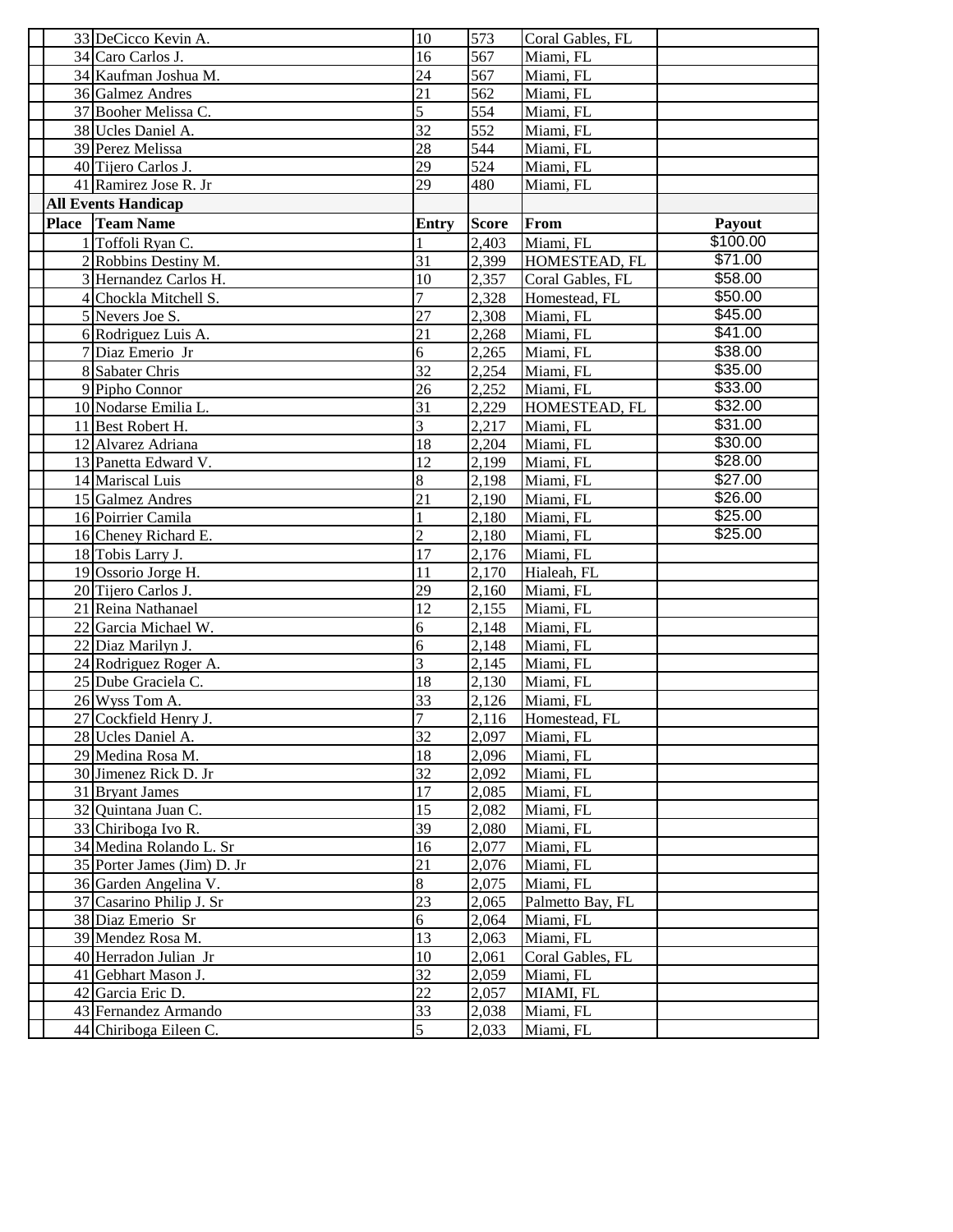|              | 45 DeCicco Kevin A.                     | 10                   | 2,031          | Coral Gables, FL                     |                    |
|--------------|-----------------------------------------|----------------------|----------------|--------------------------------------|--------------------|
|              | 46 Sanella Mariela M.                   | 18                   | 2,030          | Miami, FL                            |                    |
|              | 46 Johnson James T.                     | 24                   | 2,030          | Miami, FL                            |                    |
|              | 46 Kaufman Joshua M.                    | 24                   | 2,030          | Miami, FL                            |                    |
|              | 49 Kizer Emil                           | 16                   | 2,028          | Miami, FL                            |                    |
|              | 50 Migenis Jose E.                      | 16                   | 2,026          | Miami, FL                            |                    |
|              | 51 Mariscal Nelson A.                   | 8                    | 2,025          | Miami, FL                            |                    |
|              | 52 Morales Albert Jr                    |                      | 2,024          | Miami, FL                            |                    |
|              | 53 Aldunate Fabrizio                    | 39                   | 2,017          | Miami, FL                            |                    |
|              | 54 Falcon Reynol                        | 13                   | 2,012          | Miami, FL                            |                    |
|              | 55 Garcia Guillermo M.                  | 12                   | 2,009          | Miami, FL                            |                    |
|              | 56 Graham Caitlin C.                    | 5                    | 2.008          | Miami, FL                            |                    |
|              | 57 Jaen Tiffany                         | 28                   | 2,004          | Miami, FL                            |                    |
|              | 58 O'Grady Ted F.                       | 39                   | 2,003          | Miami, FL                            |                    |
|              | 59 Best-Rodriguez Susan                 | 3                    | 1,999          | Miami, FL                            |                    |
|              | 60 Cockfield Sherry K.                  | 7                    | 1,993          | Homestead, FL                        |                    |
|              | 61 Ledesma Dennis M.                    | 12                   | 1,985          | Miami, FL                            |                    |
|              | 62 Gomez Victor                         | 17                   | 1,976          | Miami, FL                            |                    |
|              | 63 Velasco Israel                       | 10                   | 1,973          | Coral Gables, FL                     |                    |
|              | 63 Cardoso Marcel                       | 13                   | 1,973          | Miami, FL                            |                    |
|              | 65 Johnson Carl E. Jr                   | 24                   | 1,966          | Miami, FL                            |                    |
|              | 66 Stadmire Robert C.                   | 27                   | 1,955          | Miami, FL                            |                    |
|              | 67 Gomez Mireya I.                      | 11                   | 1,942          | Hialeah, FL                          |                    |
|              | 68 Koconis Edward J.                    | 23                   | 1,938          | Palmetto Bay, FL                     |                    |
|              | 69 Nevers Shane                         | 25                   | 1,912          | Miami, FL                            |                    |
|              | 70 Best Christopher S.                  |                      | 1,911          | Miami, FL                            |                    |
|              | 71 Alayo Yeiriobis                      | 13                   | 1,898          | Miami, FL                            |                    |
|              | 72 Lamarche Luis C.                     | $\overline{c}$       | 1,897          | Miami, FL                            |                    |
|              |                                         |                      |                |                                      |                    |
|              |                                         |                      |                |                                      |                    |
|              | 73 Binegar Sabrina N.                   | 5                    | 1,892          | Miami, FL                            |                    |
|              | 74 Naudin Juan D.                       | 17                   | 1,869          | Miami, FL                            |                    |
|              | 75 Guadalupe Fernando A.                | 25                   | 1,829          | Miami, FL                            |                    |
|              | 76 Booher Melissa C.                    | 5                    | 1,802          | Miami, FL                            |                    |
|              | 77 Caro Carlos J.                       | 16                   | 1,740          | Miami, FL                            |                    |
|              | 78 Mariscal Nelson C. III               | 8                    | 1,686          | Miami, FL                            |                    |
|              | 79 Regalado Jasmin                      | 28                   | 1,416          | Miami, FL                            |                    |
|              | <b>All Events Scratch</b>               |                      |                |                                      |                    |
| <b>Place</b> | <b>Team Name</b>                        | Entry                | <b>Score</b>   | <b>From</b>                          | Payout             |
|              | 1 Toffoli Ryan C.                       |                      | 2,313          | Miami, FL                            | \$40.00            |
|              | 2 Hernandez Carlos H.                   | 10<br>$\overline{2}$ | 2,213          | Coral Gables, FL                     | \$28.00<br>\$24.00 |
|              | 3 Cheney Richard E.                     | 21                   | 2,180          | Miami, FL                            | \$21.00            |
|              | 4 Rodriguez Luis A.                     | 26                   | 2,178<br>2,027 | Miami, FL                            | \$20.00            |
|              | 5 Lander, Jose<br>6 Pipho Connor        | 26                   | 2,027          | Miami, FL<br>Miami, FL               | \$19.00            |
|              | 7 Morales Albert Jr                     |                      | 1,988          | Miami, FL                            | \$18.00            |
|              | 8 Galmez Andres                         | 21                   | 1,956          | Miami, FL                            |                    |
|              |                                         | 15                   | 1,929          | Miami, FL                            |                    |
|              | 9 Quintana Juan C.<br>10 Velasco Israel | 10                   | 1,928          |                                      |                    |
|              | 11 Herradon Julian Jr                   | 10                   | 1,926          | Coral Gables, FL<br>Coral Gables, FL |                    |
|              | 12 Johnson James T.                     | 24                   | 1,922          | Miami, FL                            |                    |
|              | 13 Kizer Emil                           | 16                   | 1,920          | Miami, FL                            |                    |
|              | 14 Best Christopher S.                  |                      | 1,902          | Miami, FL                            |                    |
|              | 15 Graham Caitlin C.                    | 5                    | 1,900          | Miami, FL                            |                    |
|              | 16 Lamarche Luis C.                     | $\overline{c}$       | 1,897          | Miami, FL                            |                    |
|              | 17 Dube Graciela C.                     | 18                   | 1,887          | Miami, FL                            |                    |
|              | 18 Nevers Joe S.                        | 27<br>25             | 1,885          | Miami, FL                            |                    |